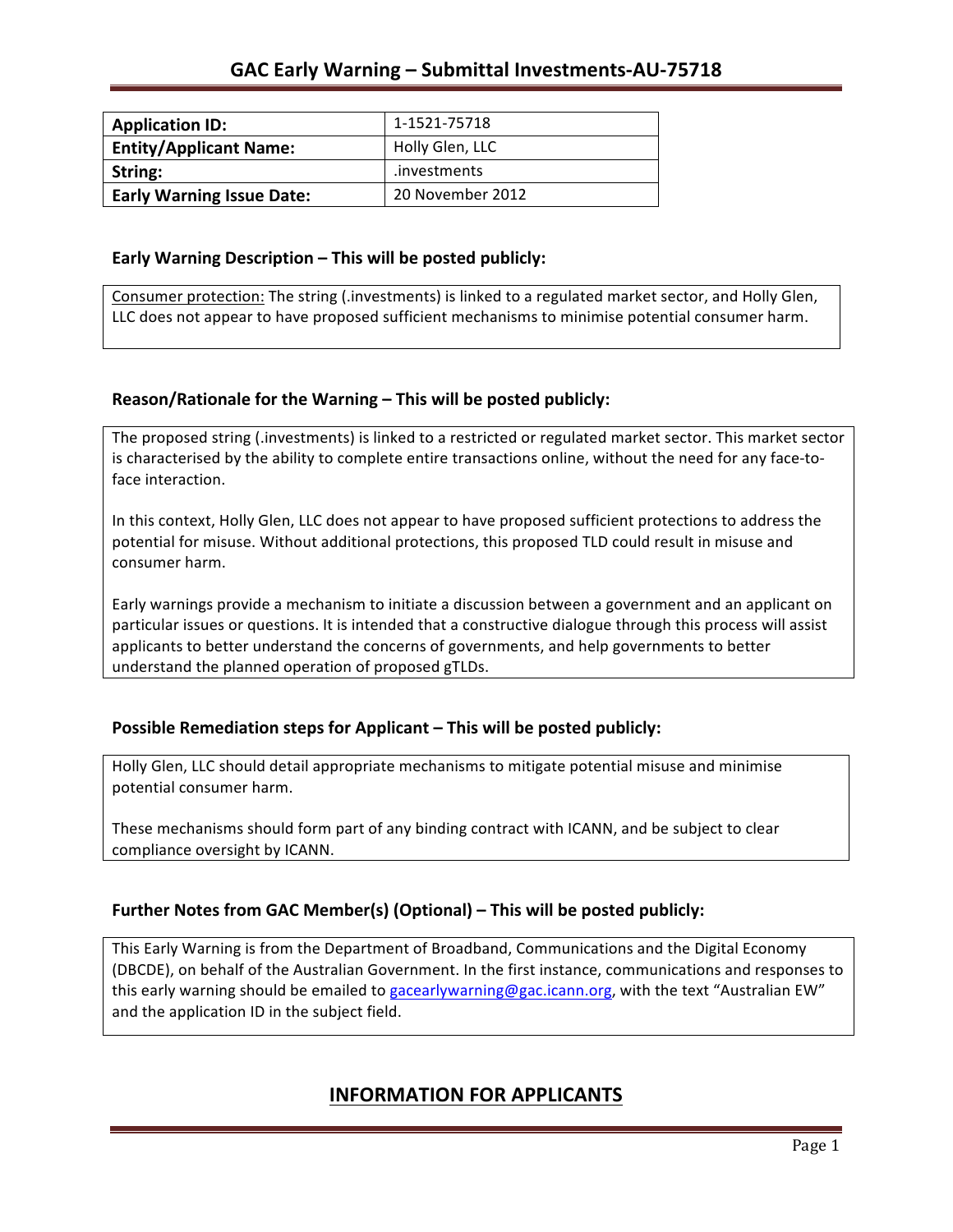# **About GAC Early Warning**

The GAC Early Warning is a notice only. It is not a formal objection, nor does it directly lead to a process that can result in rejection of the application. However, a GAC Early Warning should be taken seriously as it raises the likelihood that the application could be the subject of GAC Advice on New gTLDs or of a formal objection at a later stage in the process. Refer to section 1.1.2.4 of the Applicant Guidebook (http://newgtlds.icann.org/en/applicants/agb) for more information on GAC Early Warning.

# **Instructions if you receive the Early Warning**

**ICANN** strongly encourages you work with relevant parties as soon as possible to address the concerns **voiced in the GAC Early Warning.** 

## **Asking questions about your GAC Early Warning**

If you have questions or need clarification about your GAC Early Warning, please contact gacearlywarning@gac.icann.org. As highlighted above, ICANN strongly encourages you to contact gacearlywarning@gac.icann.org as soon as practicable regarding the issues identified in the Early Warning. 

## **Continuing with your application**

If you choose to continue with the application, then the "Applicant's Response" section below should be completed. In this section, you should notify the GAC of intended actions, including the expected completion date. This completed form should then be sent to gacearlywarning@gac.icann.org. If your remediation steps involve submitting requests for changes to your application, see the change request process at http://newgtlds.icann.org/en/applicants/customer-service/change-requests.

In the absence of a response, ICANN will continue to process the application as submitted.

## **Withdrawing your application**

If you choose to withdraw your application within the 21-day window to be eligible for a refund of 80% of the evaluation fee (USD 148,000), please follow the withdrawal process published at http://newgtlds.icann.org/en/applicants/customer-service/withdrawal-refund. Note that an application can still be withdrawn after the 21-day time period; however, the available refund amount is reduced. See section 1.5 of the Applicant Guidebook.

```
For questions please contact: gacearlywarning@gac.icann.org
```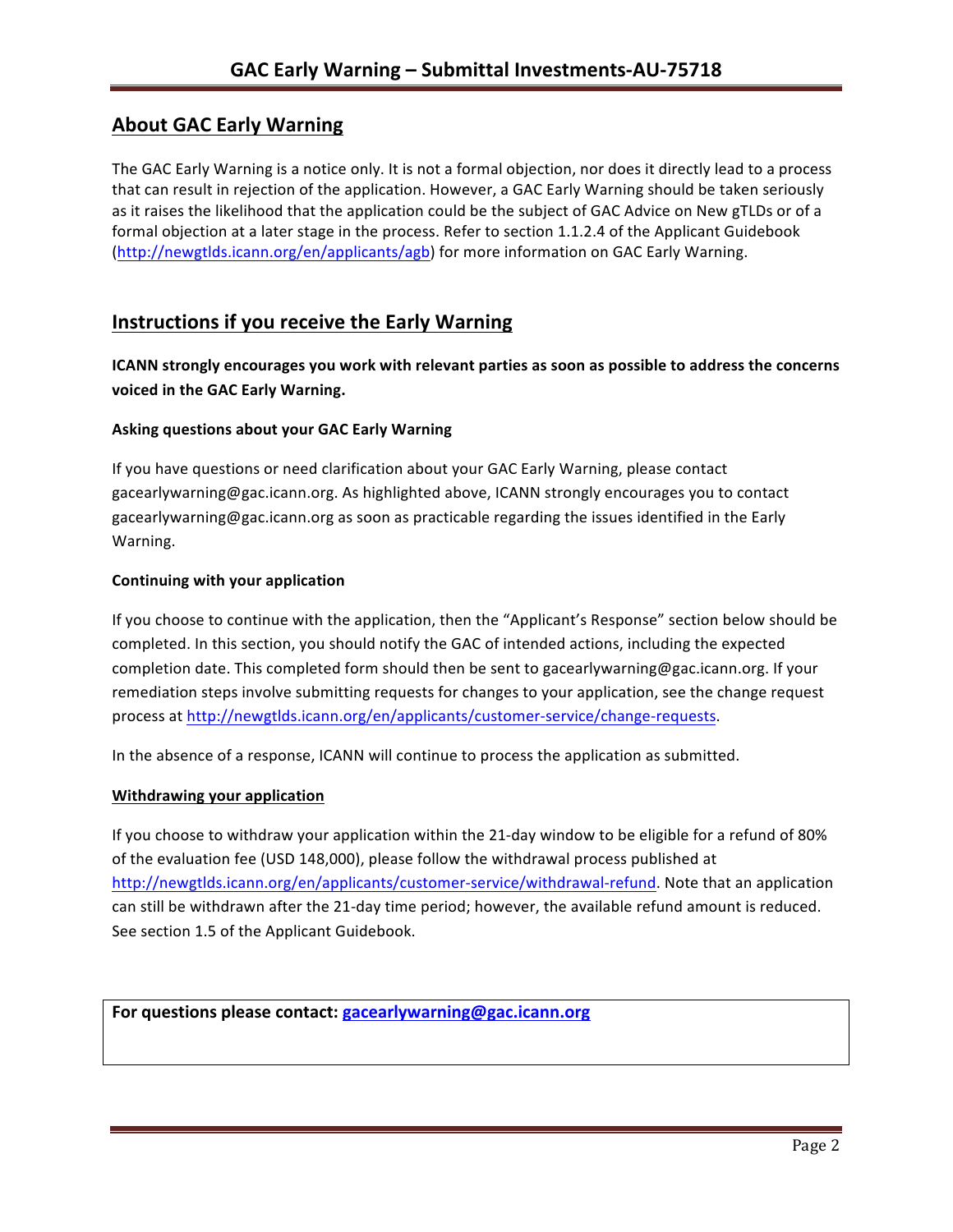**Applicant Response:**